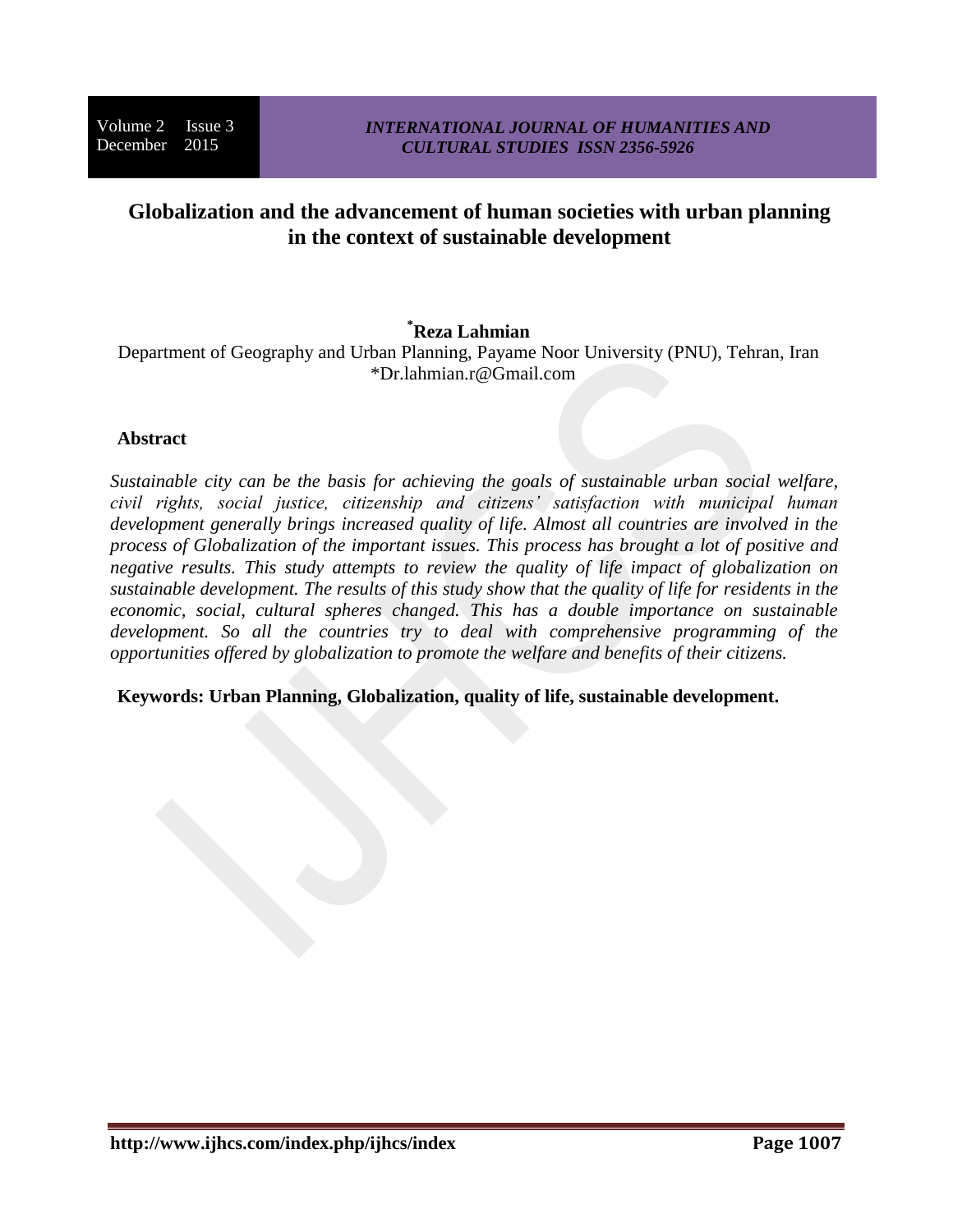### **Introduction**

Globalization in recent decades is one of the most challengeable matters in different state, university and private assembly. The source of importance of this matter is from the effectiveness of globalization on economical policy, management models, poverty and wealthy, local and international development models, cultures and beliefs, relationship between people, universal standards of effectiveness and functional and …. Some researchers in explanation of this phenomena focuses on changes in global economic like as scattering of monetary regime (Berton Woods 1970), increasing importance of transnational companies, deregulation of monetary wealth , liberation of trade and investment course, development foreign direct investment, intense development of communications and information technology and reduce the cost and time of transport and telecommunications. Some others believe the link of globalization with a variety of threats and changes in established forms of power. Other groups notice on the emergence of new forms of collective identity and its political movement and segregation that are often mediated by new information technology of nationality principles as an example of every day social relationship (Brenner, 2004).

Researcher's discuses about globalization from different points that produce a variety of definitions and which this article describes. In Antony Gydnz point of view globalization causes of link between for places from each other's and the impact of incidents and events around the world on each other. (Perry & Mavrer, 2003). Ronald Robertson describes globalization as the compression of the world and the density of awareness of the world as a whole. (Robetson, 2006: 35). From Malcom waters view globalization is a social process that geographical clauses as a shadow on social and cultural relationship fade and people increasingly knows about these clauses. (Waterz, 1996). International monetary fund also defines globalization with specification like wider combination of world economic and growth of economic dependence between countries around the world through increasing the volume and variety of exchanges of goods and services and wealth circulation beyond borders and also through a wider distribution of technology. (Behkish, 2002). Each of the human society's changes in accordance with political, social, cultural and economical condition and accept the impact of these new social changes. And intensity and positive and negative of global consequences of these different societies depend on the clauses mentioned. Cities based on its historical importance are in the spotlight of consequences and processes and reflects the maximum effect of global wares and containing the most and obvious global signs. These residential places like past have the most important role in the global circulation atmosphere. Globalization and population growth and human desire to cave dominate provides importance of the concept of life quality. (Richard. R, et, al 2007). The quality of life has a multi dimensional meaning and discuses in different majors science as medical, psychological, behavioral, social, natural and political. (Costanza, et al 2007). The search system of library congress (http://lcweb.loc.gov) present 1100 sources that there is the word life quality in it. (Kolenikov, 1998). The ISI also presents more than 55000 academic researches with the Qol expression primarily called for health and mental illnesses areas. But in the past two decades, it promoted from environmental, mental, and health context based on income indicator. And was a reflect against one dimensional development in a national level and physical development in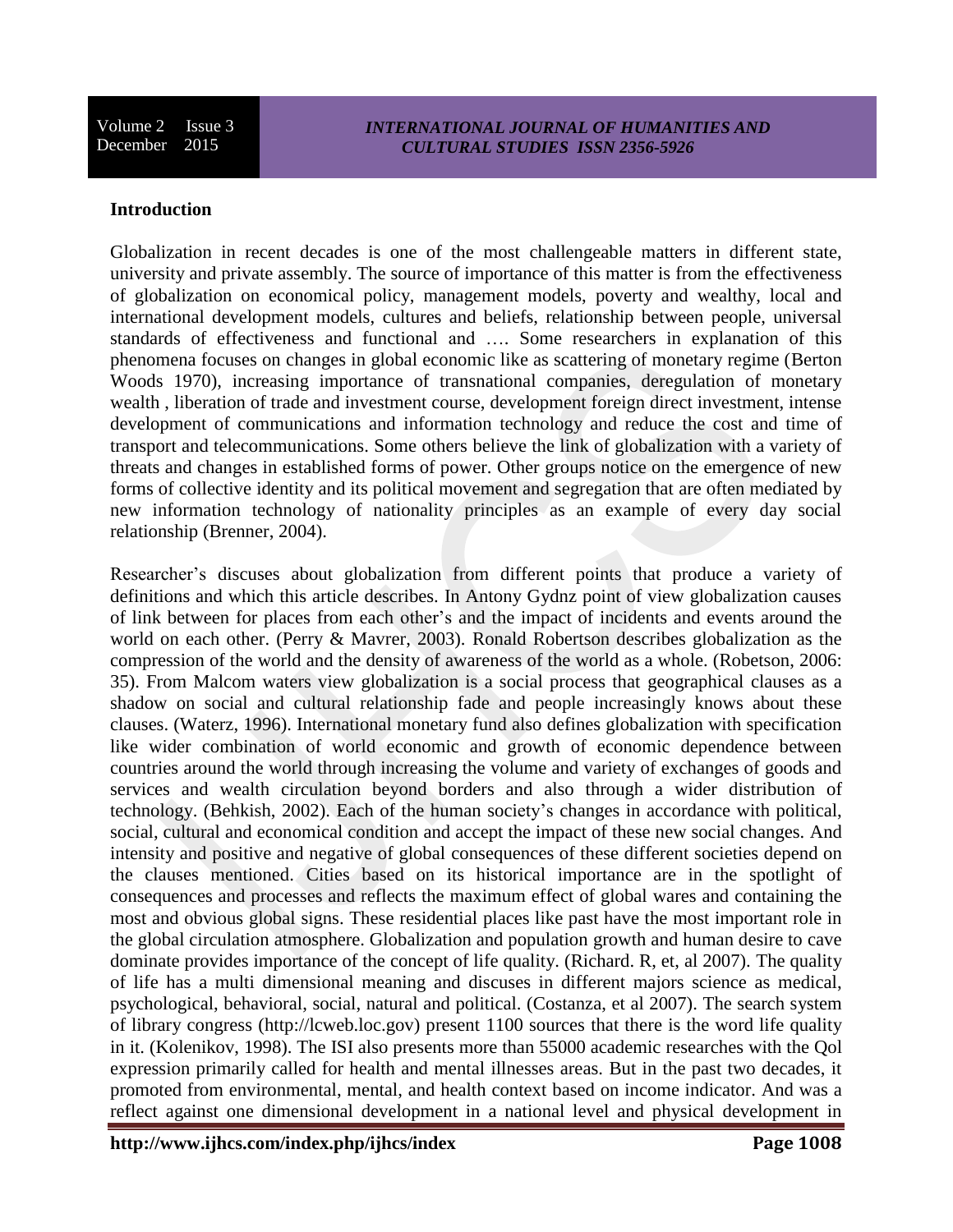### *INTERNATIONAL JOURNAL OF HUMANITIES AND CULTURAL STUDIES ISSN 2356-5926*

urban scale and attempt for reaching to a wider scale and more dimensional in planning area. (Mehdizadeh 2006). Despite of all differences, there are some limits about how globalization scales can effects on citizen Qol and how general policy takes shapes according to these evaluations. The goal of this research is conceptual developing and review effects of globalization on Qol in a nation to reach a sustainable development.

### **2- Research methods**

The research method is descriptive-analytical. For this aim in this research uses of library sources including papers and books and then study researchers idea about globalization and Qol and finally check and analysis effects of globalization on citizen Qol to aim the sustainable development.

### **3- Research finding**

# **3-1 Globalization of a nation**

Globalization is a complex and multidimensional issue. So its effect can be steady in many dimensions. From the economic view some consequences of globalization is harmful. Instead some believes that the positive result of globalization is more than negative consequences. In researches about globalization uses of different indicators such as foreign direct investment (FDI), trade relation to national production, wealth flows or comminuted indicator such as human development indicator or influence ration like cell phones and internet. For evaluation of effects it uses some factors such as inequality in poverty (Dadgar and Naji 2003), development growth an income inequality, income distribution (Dreher, 2002), democracy degree (Li, 2003) and state income (Heineman then 2000). Many discussions present about globalization in economic world (Held et al, 1999: Levitt, 1983: Yip, 1989). Globalization is a reflect effect of situation about international economic relation of areas with the world around (Bord, 2002: Liitt 1983). Globalization consists of omission of trades hurdles, technological development, improvement of social relation, transport, universal production and services, global competition and ... etc. (Levitt 1983: Yip, 1989 hill, 1997). In association with globalization and its effect on citizen Qol in a nation there are two kind of reasoning. Some groups believe that globalization has negative effects on Qol. In their beliefs, globalization eradicates many of especial jobs in factory sectors. For example according to NAFT reasoning, between 1993 and 2000 in us 766030 have lost their jobs. (Scott 2001). Globalization reasoning is too willing that globalization is creating a new are in the human history that disables states in promoting Qol (Guehenno, 2000: strange, 1996). In their claims universal capitalism now is a threat on a open society. So there are different views about a real globalization and its effect on Qol. Instead many others believe that globalization has positive effects on Qol. (Thorbeck & Eigenz: 2002). They are the globalization fans that show a free trade and increase the combination of Bazars as an opportunity for increase the productions and salaries. So it causes a good Qol. (Zoellick 2001). For example US exporting have created 2.6 million jobs for NAFTA (Council of economic advisors, 2002). They also mention to the negative effect of globalization such as impressive omission and hyper the jobs in factories.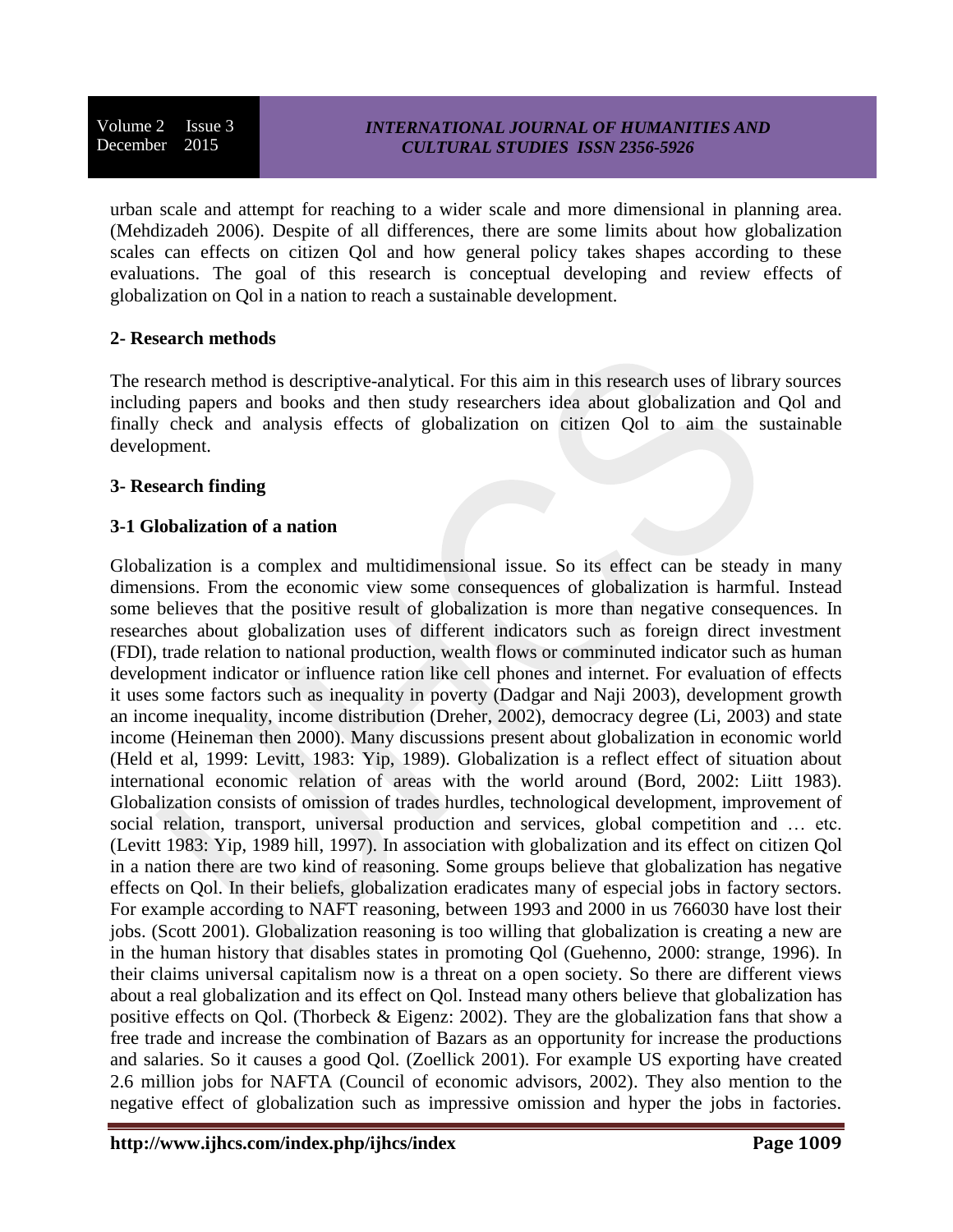#### *INTERNATIONAL JOURNAL OF HUMANITIES AND CULTURAL STUDIES ISSN 2356-5926*

(Thorbeck & Eigen. Z: 2002). Only 10 to 20 percent of jobless in factories in US causes move to a new places for living there. (Fligstein 2001). This decrease in industrial factories is not for globalization but these exclusions are from technological changes reasons. (Krugman, 1996). Definitions of globalization that leads to evaluation of Qol and its services to us, is developed well. According to the Hold and others (1999) definition, globalization is a universal widespread of goods, services investments, information and people. Similarly some parts (1999) describe globalization as a national junction of goods flows, investments and technology. Bordon(2002) describes globalization as a combination of Bazars for goods, services and produce factors, job forces and investment. According to these definitions, in researchers' idea, there is a combination between these definitions; globalization is a distribution of goods, services, technology and job forces in all over national borders in internal and external flows have taken shapes. The import flows of goods, services, investments, technology and job force in a country that is the aim of exits from a country for states statistics. In our believes such a definition is multipurpose and enough that allow us to recognize the indicators and statistics from input and output flows of goods, services, investment, technology and job forces. Globalization in (Dreher, Clark (2000), Norris (2000) and Nyeandkehane) point of views is generally as describe a process for creating communication network between for distances, through different flows of people, information and ideas, investing and goods. In other words globalization is a process beyond national borders, combination of national economic, technology and… etc. and is relation and dependent between them. (Dreher, 2006). Specifically Dreher summarizes KOF indicators in 3 dimensions: firstly is a economical globalization that evaluates from a for flows of goods, investment and services and also information and exchanges with market perceptions. Secondly is social globalization as a widespread of ideas, information images and people that describes with personal impact, information flows and cultural proximity scales. Finally is political globalization as the influence of government policies that is proxies by some embassies and commissions in a country and few countries and United Nations international organization members. For creating global indicators, Dreher, each of the 24 variables under the above categories is an indicator one to 100 scale that 100 is the maximum for a specific variable in 1970 to 2007 years and one is minimum. Higher values of globalization are more. (the more details in dreher 2006). After definition and evaluation of globalization from KOF indicator view, image1 shows comparable process of three kinds of globalization (2007-1970).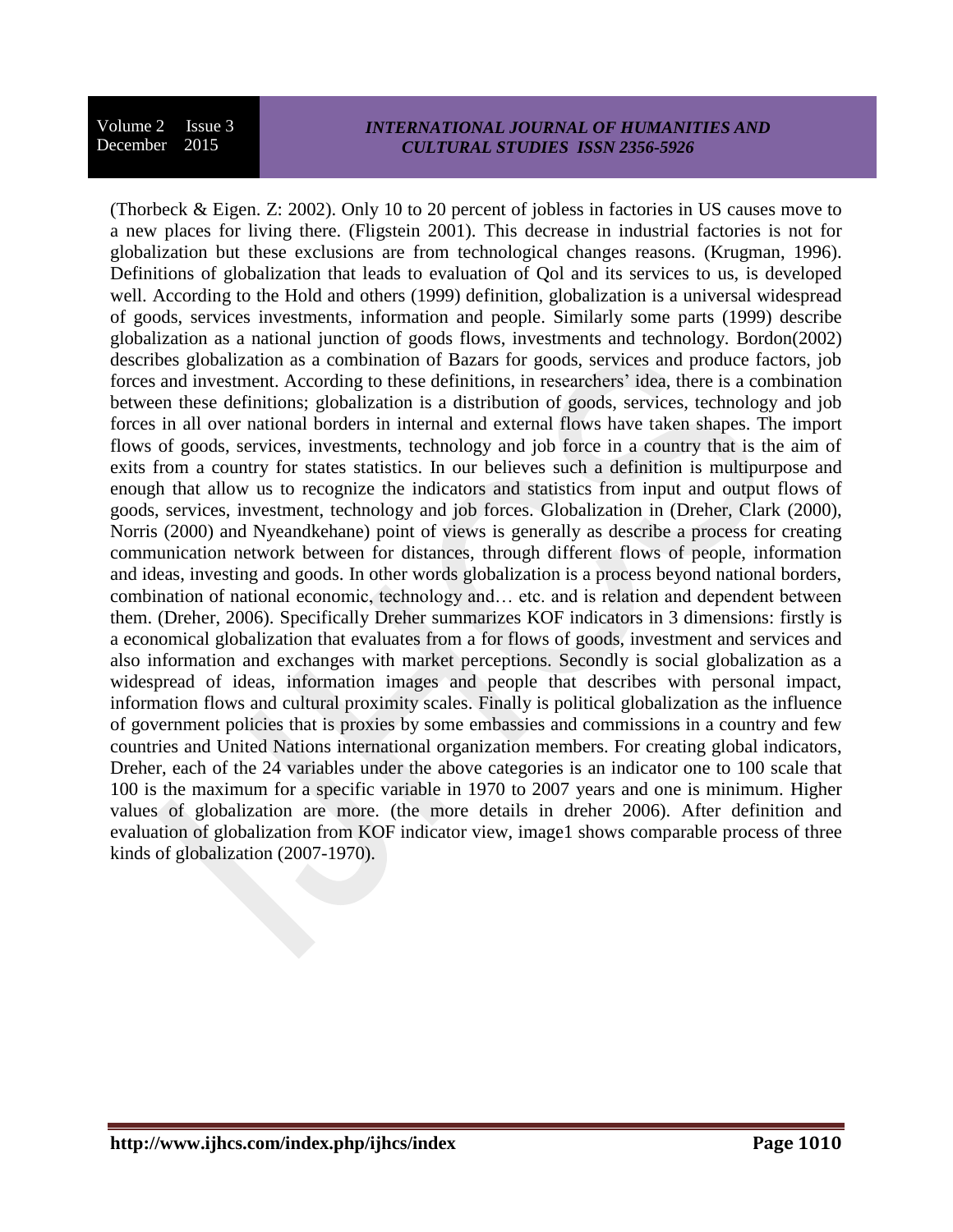# *INTERNATIONAL JOURNAL OF HUMANITIES AND CULTURAL STUDIES ISSN 2356-5926*



**Image 1: the general process of globalization and its subcategory (2007-1970) Source: Dreher (2006)**

# **3-2 Evaluation of a country Qol**

Not only a country quality of life (Qol) depends on economic situations but to many other factors such as physical and mental health, social security, social organization (Health, Education, Judicial), political stability and a healthy environment. In fact in developing countries because of decreasing of street security (Terrorism, robbery,…) and a low quality of life, this evaluation is important. Qol indicator is a comprehensive statistics of national welfare that is more soared than traditional macroeconomic indicators. A systematic approach focuses on social, economical, environmental and science, technology areas that need for Qol evaluation. Analyzing the life dimension in this aspect consist education, jobless, energy, environment, health, human rights, salary, infrastructures, national security, public immunities, hobbies and science and technology. Quality of life is because of the dimensions reveal strategies and operation planners and control and improve process impact and development in these areas. Image 2 is graphic picture of the contrast between dimensions of Qol.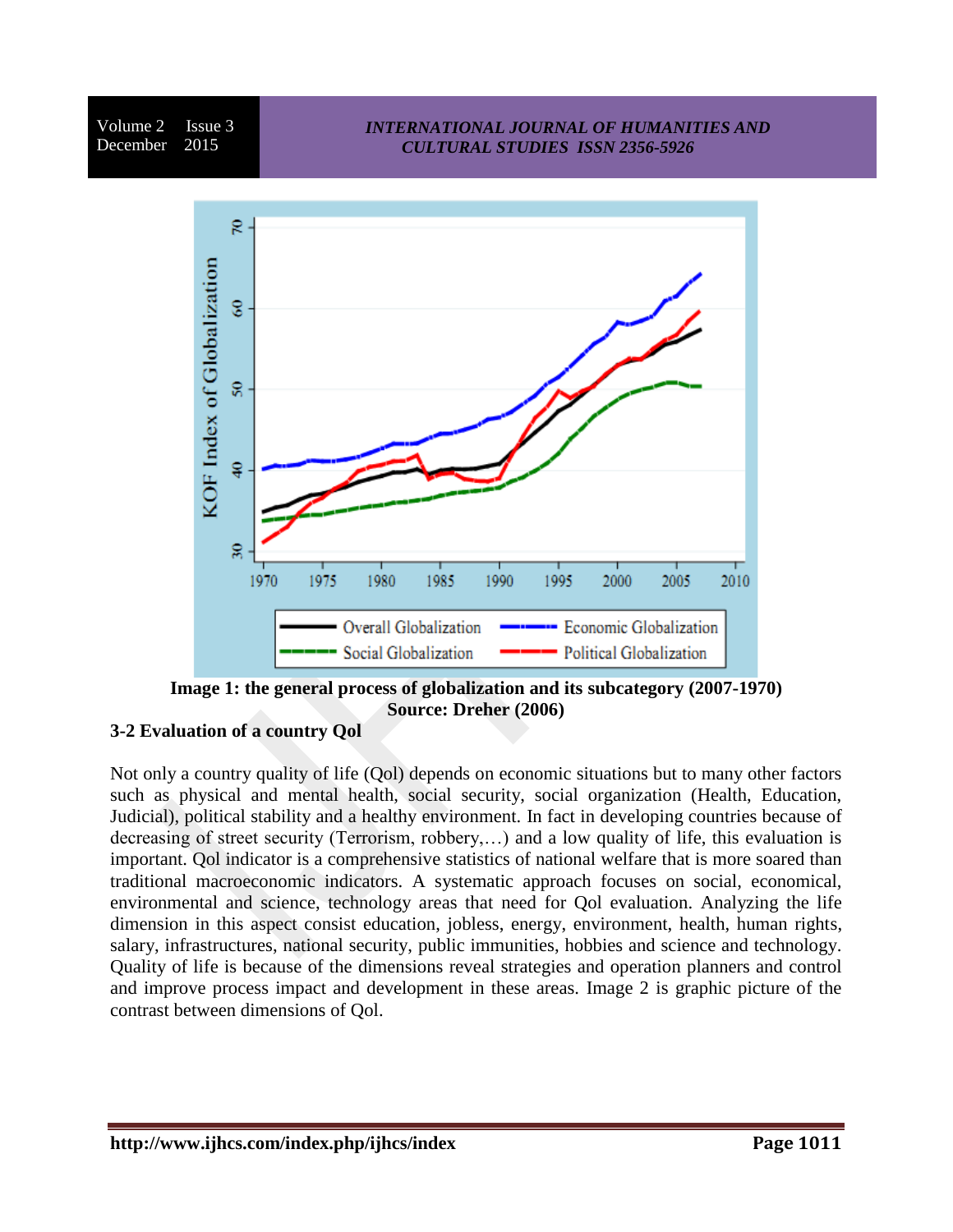



Qol indicators consist of economical, social, scientific, technology and environmental indicators. So the economical indicator consists: trade, children (poverty), deprivation, jobless, finance affairs, income, and use of sources, auction, tourism and energy. Social indicators consists: population, children, education, health, friendship relation, culture, variety, literacy, mental health, pregnancy, giving birth, voluntary activities, public security, national security, sport and hobbies, family and refugees. Environmental indicators consists: air, knowing importance of environment, biodiversity, fish, earth warming, sub ground water, ground water, soil moisture, natural resources, and garbage. Finally science and information technology indicators consists: scientific sources, eco-fit materials, automation, and creating auto-tools, communication and information technology, recycling technology, creativity and knowledge, quality of life and birth perspective. (Hafner & Nevenka: 2010). Despite of indicators presented above for Qol it is used from other objective indicators that is shown in chart 1:

| component                           | Subjective indicators                                                      | Objective indicators                                     |
|-------------------------------------|----------------------------------------------------------------------------|----------------------------------------------------------|
| Having materials and basic<br>needs | People feeling of satisfaction<br>and dissatisfaction of life<br>situation | Evaluation standard of life and<br>environment situation |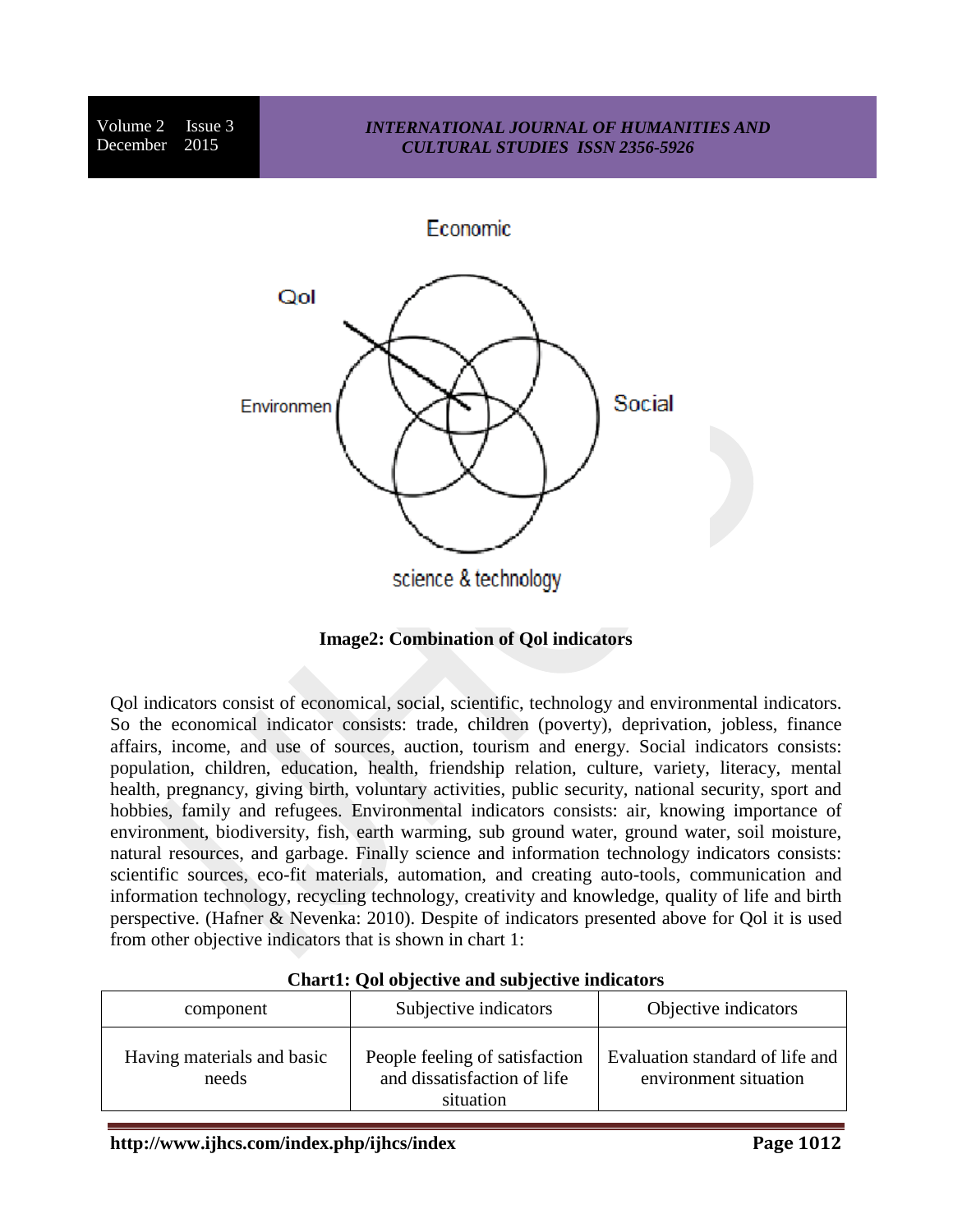## *INTERNATIONAL JOURNAL OF HUMANITIES AND CULTURAL STUDIES ISSN 2356-5926*

| Life (social needs)                | Satisfaction and dissatisfaction<br>of feeling from social relation                | Evaluation friendship relation<br>with people         |
|------------------------------------|------------------------------------------------------------------------------------|-------------------------------------------------------|
| Be developing the persons<br>needs | Mental feelings alienation and<br>no alienation in people growth<br>and developing | Evaluation people relation<br>with society and nature |

### **Source: Allardt, E 1976**

A country Qol consists of many welfare dimensions that can consist of subjective and objective indicators. ( Sirgy, 2001). A summary of objective indicators of countries Qol in the below from presented that consists:

- Quality of life measures of united nation development program. (UNDP 1998).
- $\triangleright$  Study the level of life in Sweden (Erikson, 1993).
- World Bank measure from social Qol (Hagerty 1997).
- $\triangleright$  International Organization of healthy life measures (Ulrich 1991).
- American population indicators for evaluation of welfare. (Kacaoyr 1996).
- $\triangleright$  Weigh indicators of social progress (Estes, 19980).
- Measures of economic welfare net (Nordhaus and Tobun, 1973).
- $\triangleright$  Census measures of the quality of social life in USA (Brown, 1974).

United nation development programme includes satisfying the basic quality of life, equty in satisfaction of basic needs across different sectors of the population and the satisfaction of other basic needs that cannot be adversely knows (UNDP).

Quality of life measures nations' development programme includes several indicators. Human development indices (HDI), gender development index (GDI) and human poverty index (HPI-1 and HPI-2). Human poverty index includes three infrastructures with similar criteria. Life spans (for example, life expectancy at birth index. Knowledge (for example, the adult rate) is a setting appropriate standard of life (for example, per capita income). Gender development index includes the dimensions of human development, but also the data separation of men and woman. The greatest difference in human development is, the lower the gender development index of human development in the country. Measures human poverty index 1 measures poverty in terms of a percentage of the expectations of the people until the age of 40. Percent of adult are illiterate and economically disadvantaged suppliers will die. Human poverty index2 is branch of human poverty 1 that focuses on poverty in industrialized countries. While the human poverty index focuses first on developing countries. These indicators include the percentage of people's expectations before the age of 60, the functional illiteracy rate and the percentage of people who lose their lives under the poverty line. The level of life in sweeten includes 9 categories of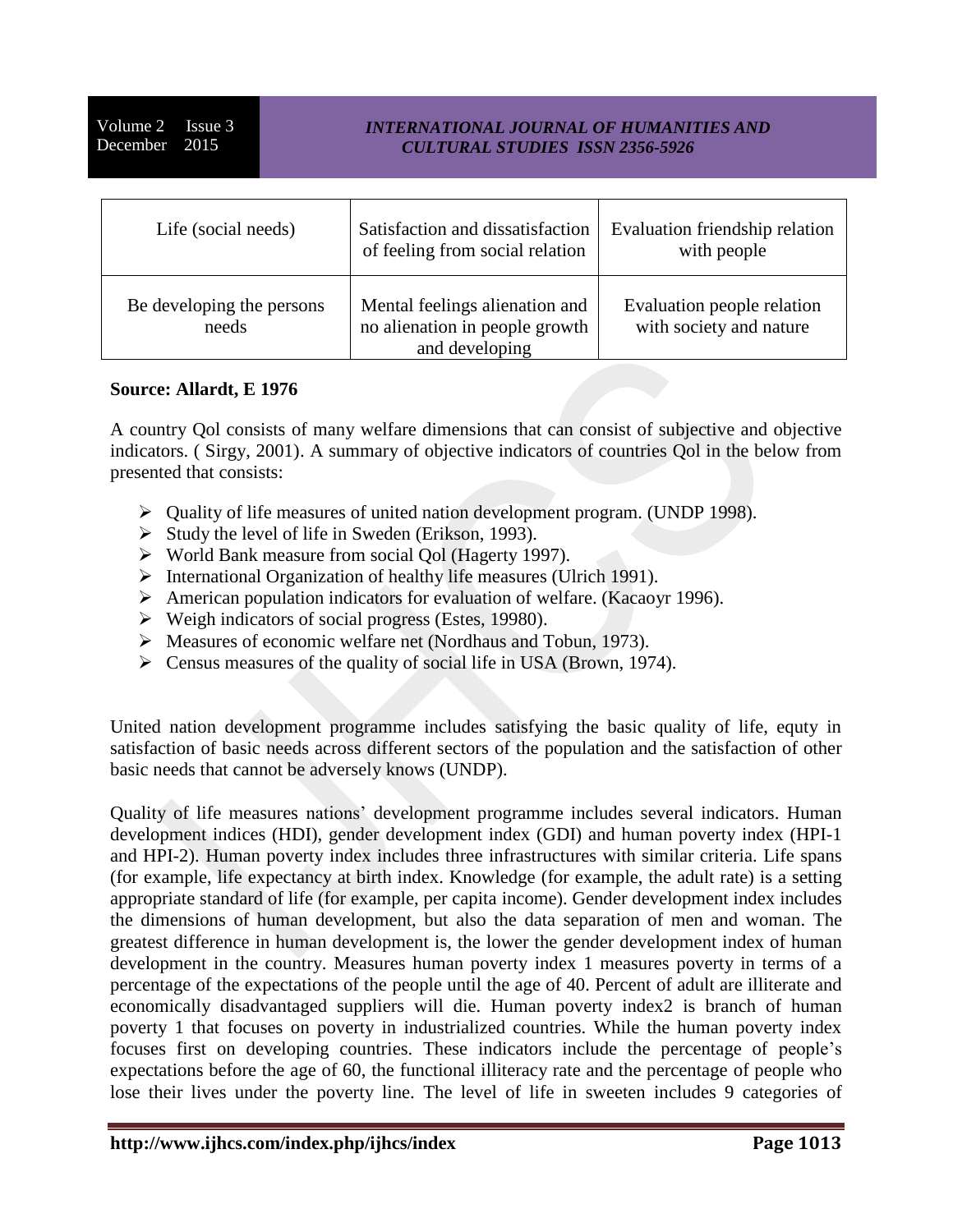resources (Erikson, 1993). The basic idea is that a country's quality of life is high time that their people have a higher degree of control over resources.

- $\div$  Health and access to healthcare (for example, the ability to walk 100 meters, the symptoms of different diseases, communication with doctors and nurses).
- Employment and working conditions (for example: experience unemployment, physical demand of work, leaving the place of work during working hours).
- Economic resources (for example: income and wealth, property, ability to cover unforeseen costs above \$1000).
- Education and skills (for example: years of education). Family and social integration ( for example: material status, communicate with friends and relatives).
- Housing 9 for example: the number of persons over room, amenities).
- Safety and financial (for example: exposure to violence and theft).
- Recreation and culture (for example: leisure education, vacation trips).
- Political sources (for example: election, unions and political parties).

The World Bank measures the quality of social life. The well-being of the view of quality of life in is in various spheres of life such as is health, family, finance, housing, the national government, job, education, society, free time and religion. Specific indicators of these criteria are as follows.

- Health care (for example: life expectancy, death in childhood).
- Family (for example: took care of children, children affairs).
- Property and housing (for example: GNP, poverty rate).
- The national government (for example: human rights, crime, and violent crime).
- Career opportunities and education (for example: level of education).
- Communications (for example: clean air, clean water).
- $\div$  Free time (for example: household chores).
- Religion (for example: multiply people believed to be a religious faith).

International organization for healthy living includes 6 originals (Ulrich 1991); all of them were equally important in this review for the organization. This dimension includes the cost of living, health, freedom and economic prosperity, cultural (recreation and culture) and infrastructure.

America demographic characteristics of the well-being of life, consisting of quality of life measures as noted below. ( Kacapyr, 1996).

- $\checkmark$  Income and employment opportunities.
- $\checkmark$  Production and technology
- $\checkmark$  Entertainment and recreation
- $\checkmark$  Consumer attitudes
- $\checkmark$  Social and physical environment

Indicators of social progress (Estes, 1998) include 45 social, economic and political split of GDP any of the people who have political rights. This index includes 45 indicators divided into 10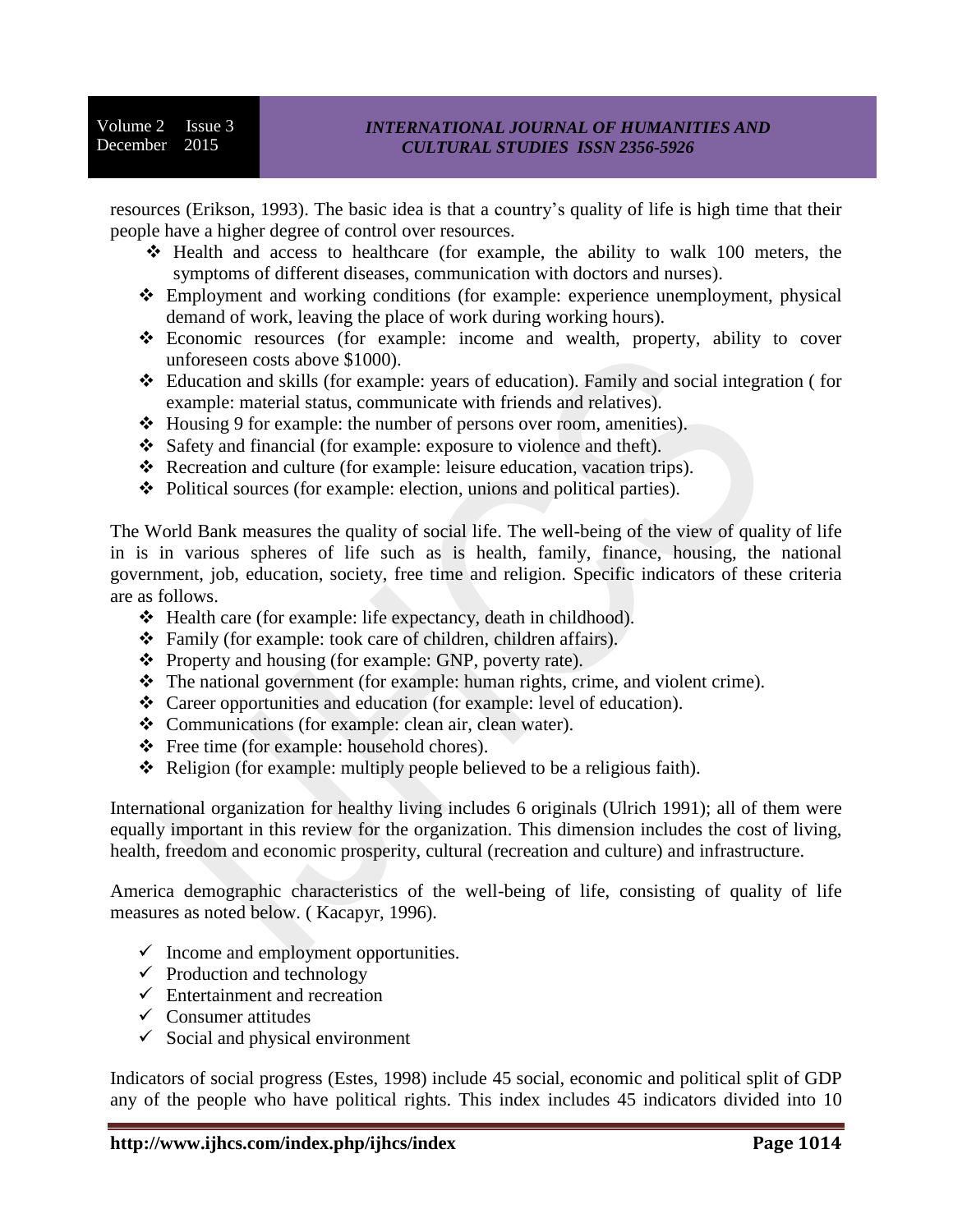subdivisions. They are education, health, and status of women, protection, defense, economic, ideographic, geographic, political participation, cultural diversity and prosperity. Net economic welfare standards (NEW), include indices, fun and productive to households and non-deductible expenses for facilitating economic growth, such as pollution and lack of attractiveness of cities. (Nordhaus and Tobin, 1974).

Social norms quality of life bureau of the census united states, including indicators of GNP, family income, energy consumption, training facilities, quality of housing( the number of units lack the facilities, number of room per person), the rate of infant mortality, incident reports from certain diseases, the number of visitors to national parks have registered, divorce and crime rate. ( Sirgy, Lee, Miller and Littlefield, 2004).

# **3-3 Sustainable development and quality of life**

It is a concept that has been developed in recent years into literature, the concept of sustainable development. Sustainable development is one of the few concept and situations that have particular appeal to politicians and decision-makers with the aspirations of all communities and is consistent. As the definition quality of life, there is no universally accepted definition of sustainable development by the world commission on environment and development (the Brundtland commission) proposed. That sustainable development meets the needs of the present without compromising the ability of future generations to meet defined needs. In other words, Living in the capacity of the environment provides an opportunity for everyone to live forever on earth. No doubt, the realization of this need is not only a prerequisite for sustainable development, but also for the well-being and consequently the quality of life. Others have adapted to define the sustainable development of high definition; it must be emphasized that sustainable development centered around environmental issues, social and economic stability that are considered for the future. (H, Serag EI din et al. 2012). The concept of sustainable development, and because quality of life is closely connected to the quality of life may reflect social dimensions of sustainable development argue. This does not mean that quality of life is affected by social conditions. It is influenced by economic social and environmental values. Because of the stability properties of the balance between environmental, social and economic policies that will seriously reduce the quality of life can hardly be called stable. On the other hand, sustainable development can be positive or negative impact on a person's quality of life is such that for some items related to the sustainable development of acceptable and non-acceptable to some members of the community. For example, to achieve a sustainable transport system, may be forcing motorists to drive less. For some people, driving a car is more attractive than other modes of transport. Because the auto independence, flexibility, comfort, speeds, safety concept also provides privacy and is more enjoyable than other modes of transport. It is a means of expression that enables the control of a powerful machine. So the result of knowing the different elements of sustainable development is important for public acceptance. As well as policymakers should pay special attention to the design and implementation of sustainable development effects on quality of life. (Steg & Garling, 2007).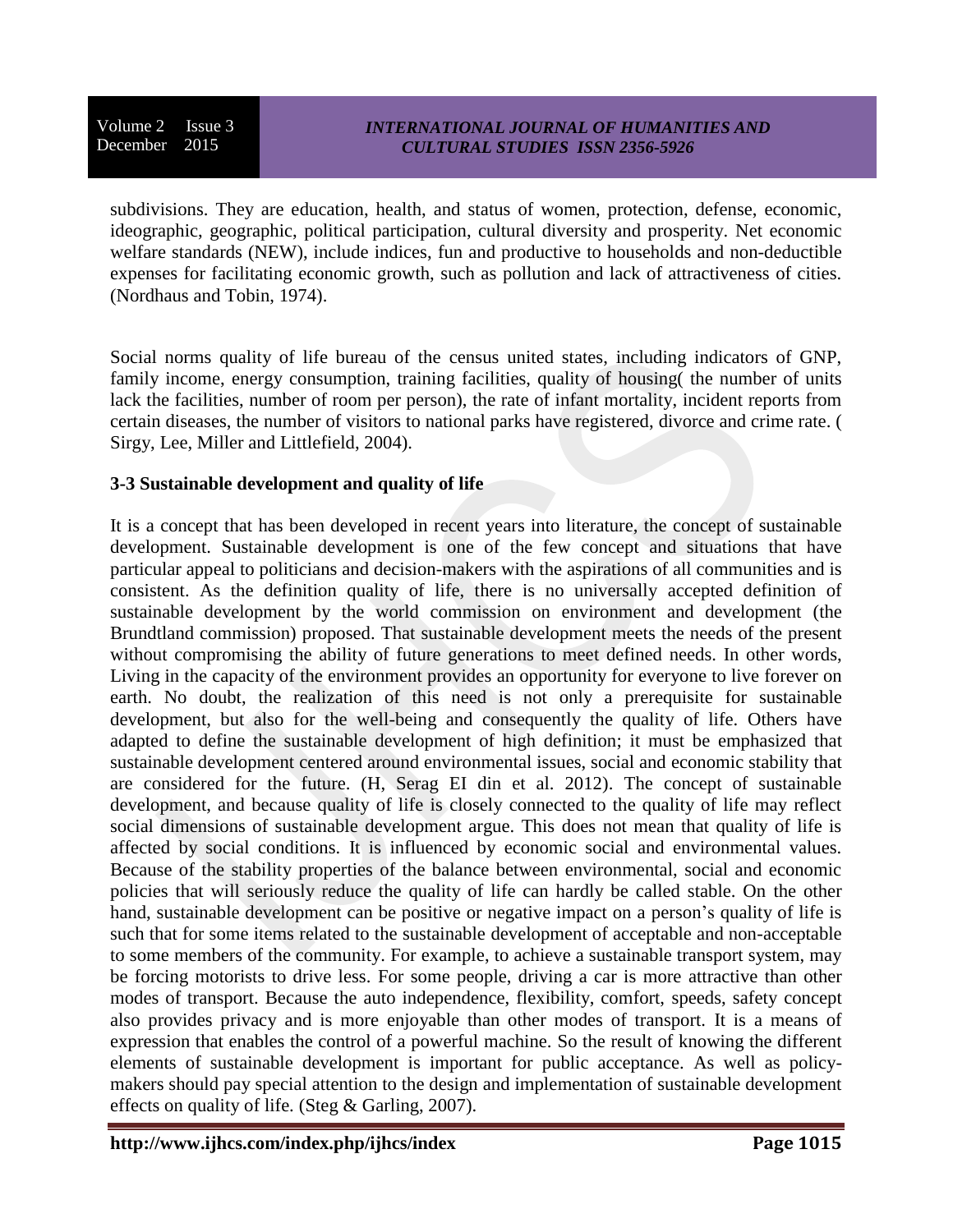Manfred Ziller (2006) believes in three dimensions of sustainable development in terms of major axis, equality, economic growth and sustainability of the environment. Each axis includes the topics and issues that include:

- After resolving issues f social justice, including poverty, migration, employment food security and social security.
- After the economic survival of reform of rural financial markets, banking, reforming land ownership.
- After ecological dimensions of environmental change and renewable energy, and environment model and part model. (Zeller, 2006).



# **Image3: Dimensionally stable and its association with globalization and the quality of urban life**

Quality of life is the result of three concepts of sustainability, accessibility and livability of the environment as a result of favorable supply and environment. More effective environment and economic sustainability aspect are of future planning. According to (Camangi et.al, 1998), coordinating aspects of quality of life, economic, social and environmental sustainability has great influences. Sustainability is related to mobility, interaction and development and the process of balancing the use and management of natural environment and economic development centered to have. Stability is not only the relationship between components but must create a balance between components. Improving the quality of life and environmental improvement with a sustainable approach to planning in addition to providing welfare for the current generation, with respect to the generation of future residents on the city to consider environmental issues are vital. The main element in the development of sustainable human development is that the quality of human life the current generation and the next generation is ensured. In order to achieve

**http://www.ijhcs.com/index.php/ijhcs/index Page 1016**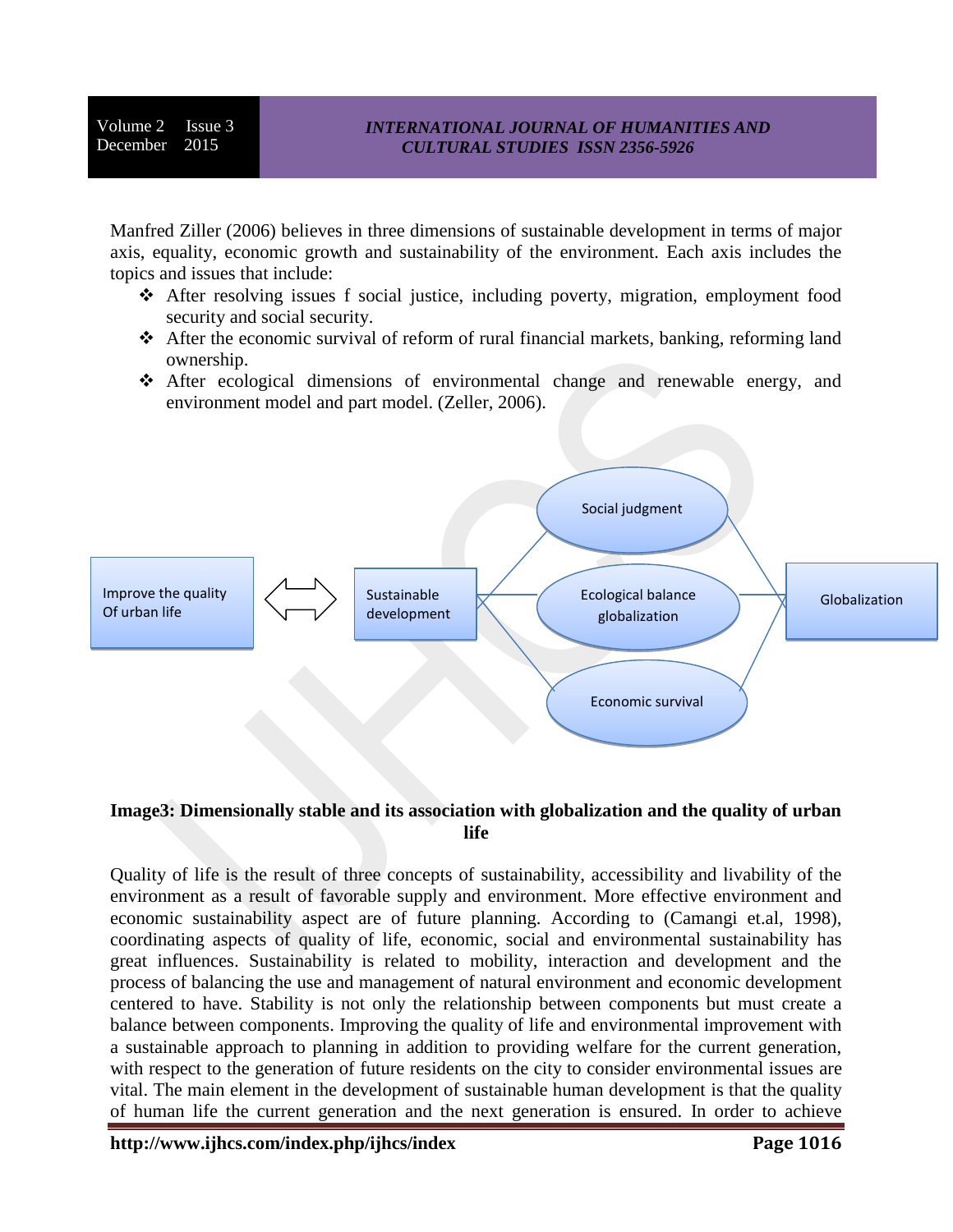### *INTERNATIONAL JOURNAL OF HUMANITIES AND CULTURAL STUDIES ISSN 2356-5926*

sustainable urban context of sustainable human development should condition be provided to create and improve the quality of life of citizen. Link based on sustainable development, social welfare and development, having a defined strategy for comprehensive development of social, cultural and economic equalities and exclusion are not associated with loss. Sustainable development can be optimized efficiency in the use of land and the right of rouse of buildings is encouraged by the possibility of social justice in the context of space, and social ties bring back. And by providing social amenities, utilities and civil rights, improve urban environmental quality and citizen satisfaction may return. The city should be regarded as an effective tool for implementing national and local policies favorable opportunities for efficient use of energy resources, land and environment in urban structure. To create a settlement allowing not only for the present generation but also future generations deserve good life and provides the earth and the human spirit but also ensures stability (Bahariani, 1999).

The process of development from the perspective of improving the quality of life for all people that are three aspects:

A) Improve the lives of people, the level of income and food consumption, and the level of medical services, education and training through the proper process of growth.

B) Create the conditions that give rise to peoples self-esteem, through the establishment of institutions and social, political and economic incentives respect for the man.

C) Increase the freedom of people to choose, by broadening their selection of variables (Vakhtiari, 1992).

# **Conclusion**

One of the terms is globalization, at least in the past decade and spread hard by scholars in the field of humanities and social sciences and even ordinary people are employed in industrialized countries. As the process of globalization is characterized by a significant increase in international trade and exchanges and integration of markets on a global scale, intentionally or unintentionally is happening. Many different ideas among scientists and researchers are about the positive and negative effects of economic globalization on peoples' lives there. According to studies, the expression of a decisive influence of globalization on the quality of human life seems impossible because the positive or negative consequences of globalization depend on the efforts of countries to plan and take advantage of the opportunities offered by globalization. Therefore, all countries seek comprehensive plan to deal with the opportunities offered by globalization to promote the welfare and benefit its citizens.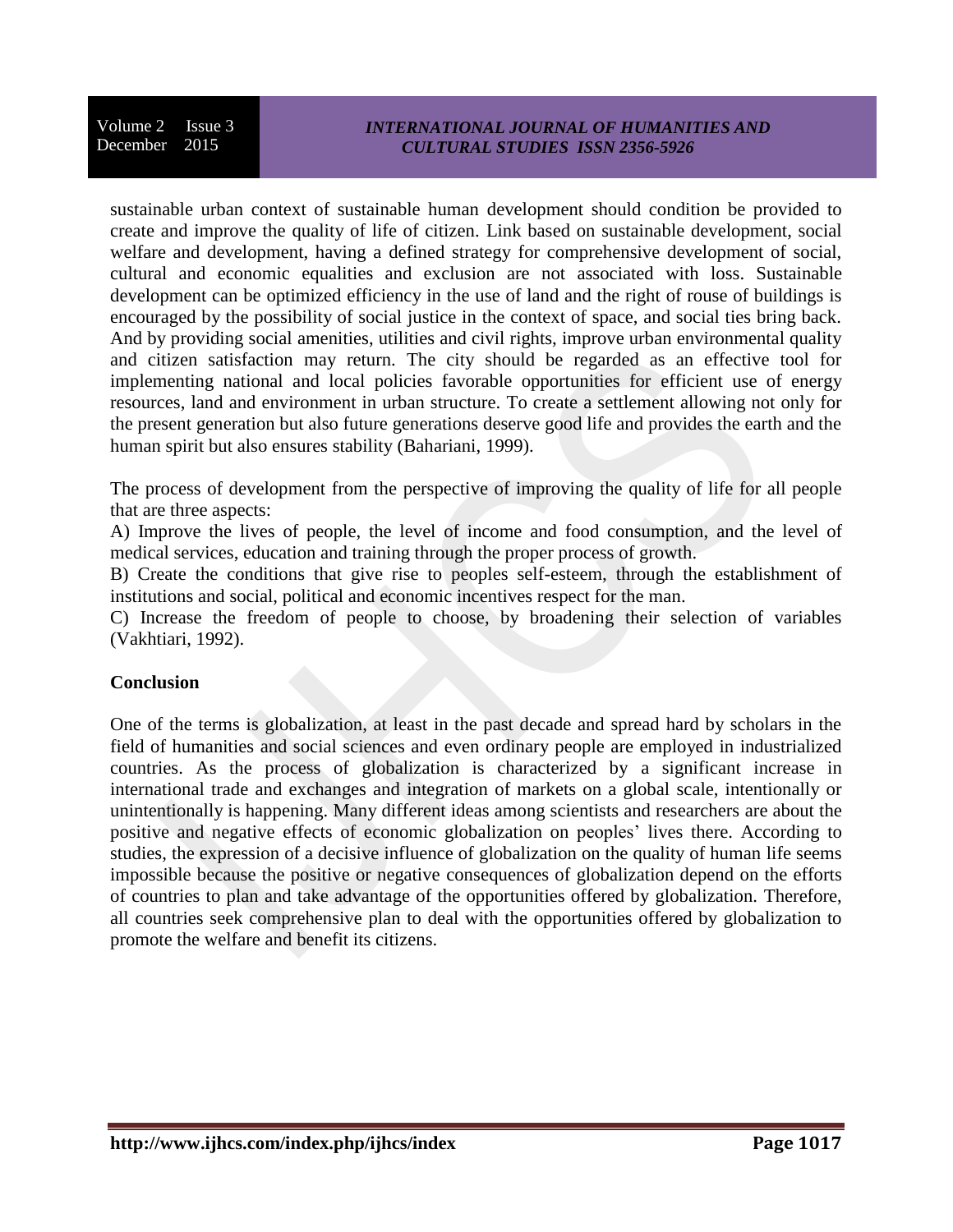#### **References**

Anbari. M. 2010. Review development in the quality of life in Iran". *Rural Development Journal*, volume 1, Issue 2, spring and summer.

Bakhtiari. M, 1992, feasibility study testing the hypothesis conflict between growth and balanced distribution of income: The study item of Iran (1968-1988), Allameh Tababaiee University master's thesis, University of economic sciences.

Bahraini.H, 1999, "Analysis of urban spaces", second edition, Tehran, publishing and printing institute of Tehran university.

Behkish. M . M, 2002. Iran's economy in the context of globalization. Tehran: Ney publishing.

Brenner, N.. " New State Spaces: Urban Governance and the Rescaling of Statehood", Oxford University Press. 2004

Clark, William C. " Environmental Globalization." Washington, DC : Brookings Institution Press : 2000, 86-108

Costanza, R., Fisher, B., Ali, S., Beer, C ., Bond, I., Boumans, R., … Snapp, R, "Quality of life :An approach integrating opportunities," human needs, and subjective well-being. Ecological, Economics, 61(2-3) 2007., 267-276.

Dreher, Axel. "Does Globalization Affect Growth? Empirical Evidence from a new Index." Applied Economics 38, no. 10(2006): 1091-1110.

Garling, Tommy and Steg, Linda.2007, "Threats from Car Traffic to the Quality of Urban Life: Problems, Causes, Solutions". Elsevier Science Ltd, Kidlington.

Hoseinzadeh Izadi. J. 2009, check the status of sustainable development in rural communities, social sciense Quartely, spring.

Keohane, Robert. O. and Joseph. S. Nye. " Introduction. In Governance in a Globalizing World," eds. Joseph S. Nye and John D, Donahue. Washington, DC : Brookings Institution Press: 1 – 44(2000).

Mehdiadeh. Javad and et.al.2006, strategic planning of urban development ( Recent experience the world and its place in Iran, Tehran, second translation( fall)).